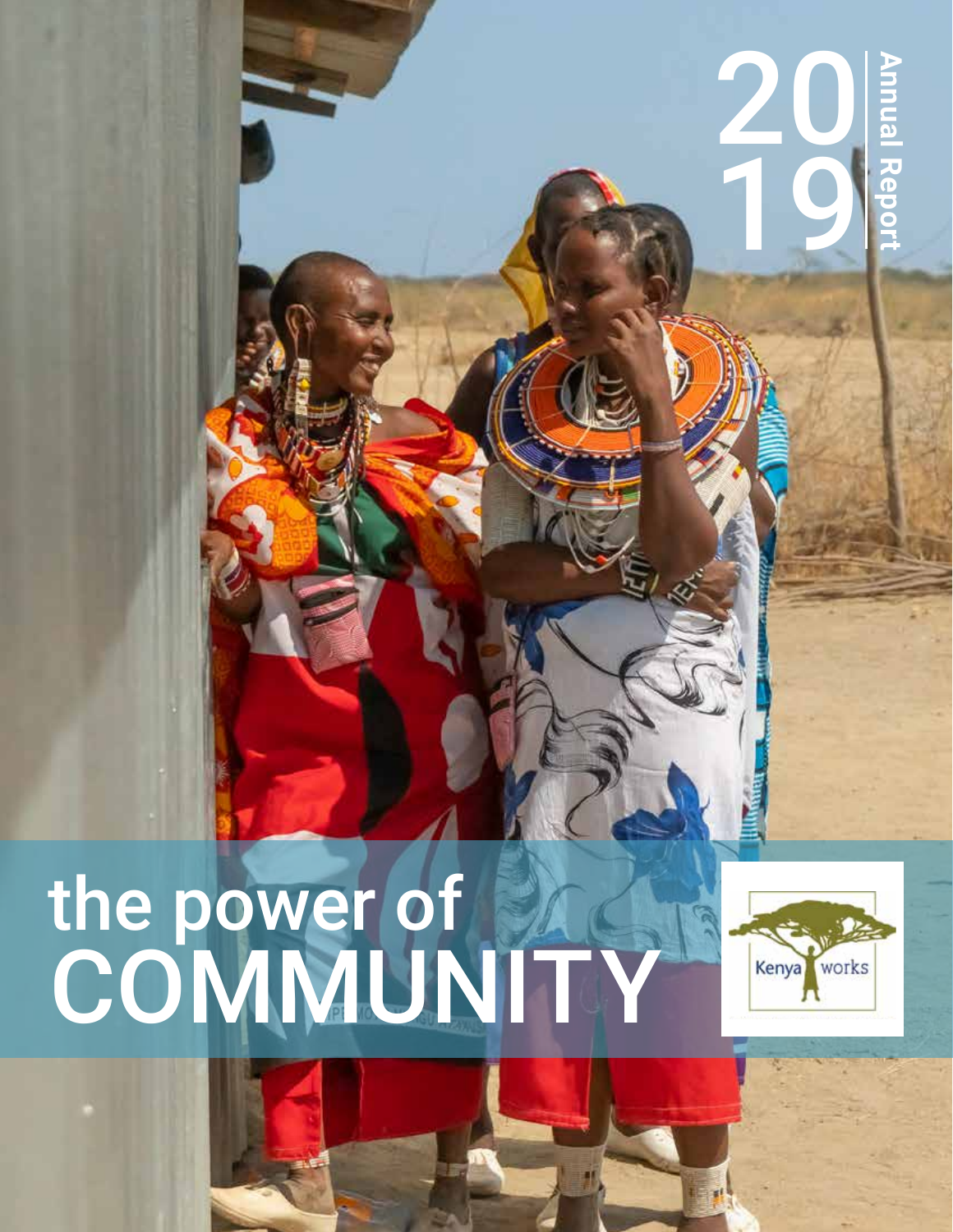**2** out of **3** Kenyan females POVERTY

don't have access to menstrual products every month

PERIOD

**SUSTAINABLE EVELOPM** GOALS



### **THE PROBLEM**

Fundamentally, **POVERTY** is a **denial** of **choices** and **opportunities**, a **violation** of **human dignity**.

**- UNITED NATIONS**

Period Poverty | Gender Equity & Human Rights | Education Kenyan Community-Based Organizations

Kenya Works is a global community that empowers Kenyans in vulnerable circumstances to overcome poverty and tackle key human rights issues.



Poverty creates barriers to opportunity. Kenya Works breaks them down through locally run, high-impact programs that address:

In 2004, Mary Stusek founded Kenya Works after witnessing unthinkable poverty and overcrowding in Kenyan schools. Built on the belief that each of us can—and *must*—be a catalyst for positive change in our world, in our 15 years,

Kenya Works has grown from the power of one into the power of many. We have become a global community united in the mission of building opportunity with dignity for all.

Tapping into the power of community is both the mission and result of Kenya Works' actions.

Our strength in Kenya builds from our amazing collaboration on the ground—our passionate team, engaged communities and community-based organizations. All bring deep understanding of the

issues and the solutions needed to deliver change throughout their country.

On this side of the globe, we have an equally committed community of volunteers, advocates and donors who support those efforts on the ground. As a result, our programs, foot-print and capacity to enact change have grown tremendously.

Dignity, worth and justice are human rights that belong to all—no matter where we're born or live. Nelson Mandela once said, **"Overcoming poverty is not a gesture of charity. It is an act of justice. It is the protection of a fundamental human right, the right to dignity and a decent life."**

This is our pursuit, purpose and passion. When we work together, poverty is no match.

Julie Seljally-Schmidt

# **15-YEAR MILESTONE** LIGHTS THE WAY FORWARD



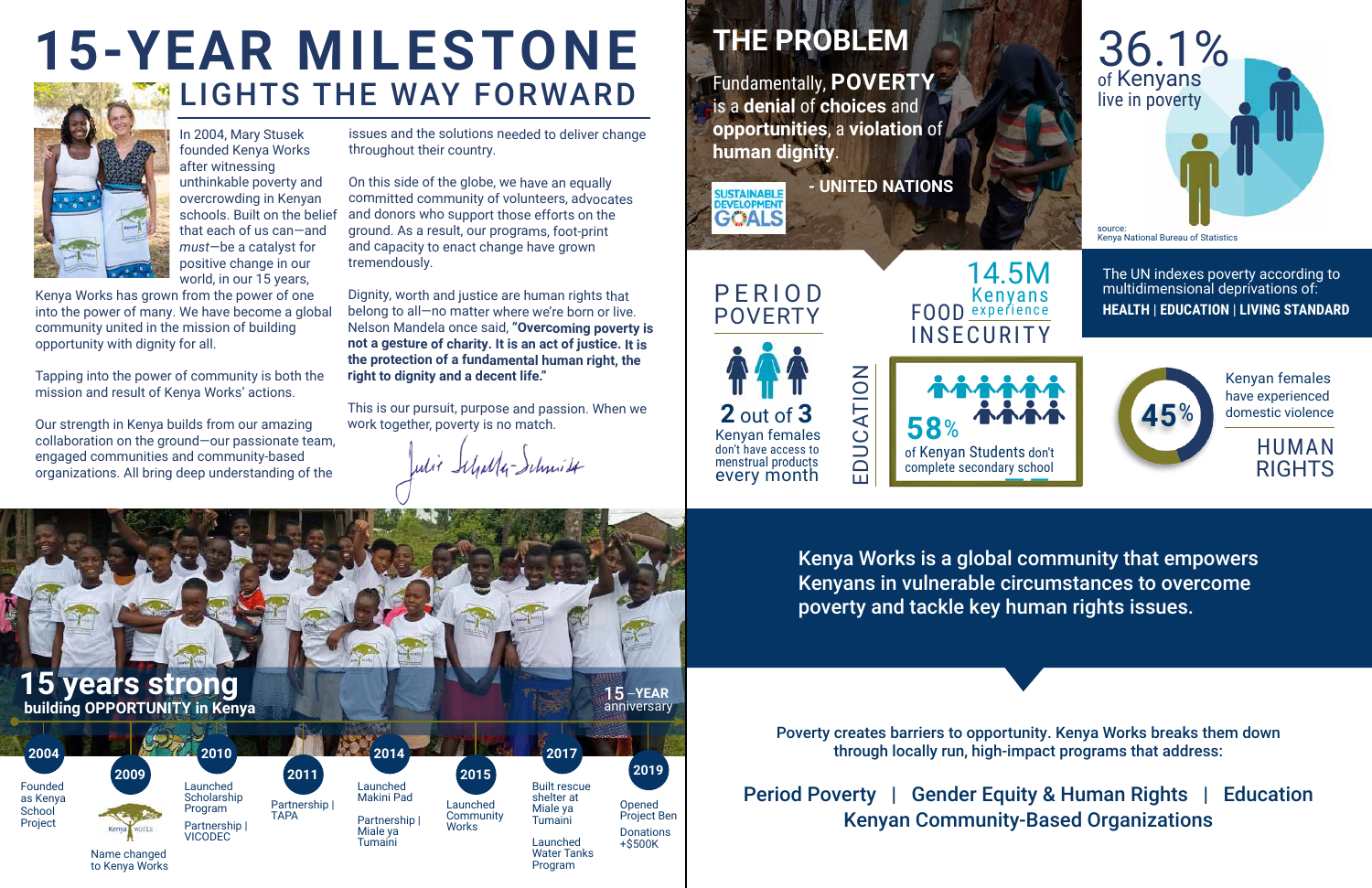Partnership Works is more than a Kenya Work's program title—it is a core value. We believe supporting Kenyan leadership and initiatives is key to creating lasting change. And by working collaboratively, we maximize program outreach and return on investment.

Kenya Works has walked beside Miale ya Tumaini since the center opened its gates to hungry children of the Kware settlement outside Nairobi in 2014.

2019 marked Miale's 5-year anniversary. And the organization's growth and impact is incredible! What started as a feeding center serving 115 has multiplied to reach over 700 children while adding counseling services and parent and school outreach.

Schools<br>received girls' 262 empowerment curriculum

35 Employed Makini Pad production staff

Students<br>received scholarships<br>primary & secondary received scholarships

**Children**<br>received a daily meal

**5,350** 



In 2017, Kenya Works built an emergency shelter at the center, providing secure housing and social services for children experiencing housing insecurity. In 2019, Miale ya Tumaini served 108 rescued children. The need continues to grow, prompting expansion plans to provide a sheltered dining hall, additional dormitory rooms and a counseling room.

Miale ya Tumaini has also responded to needs for more feeding services. In 2019, they opened satellite feeding center Project Ben in the nearby Gataka settlement, providing a nourishing daily meal for an additional 200 children.





25,000 Makini Pads

distributed in 2019



# **2019 HIGHLIGHTS**

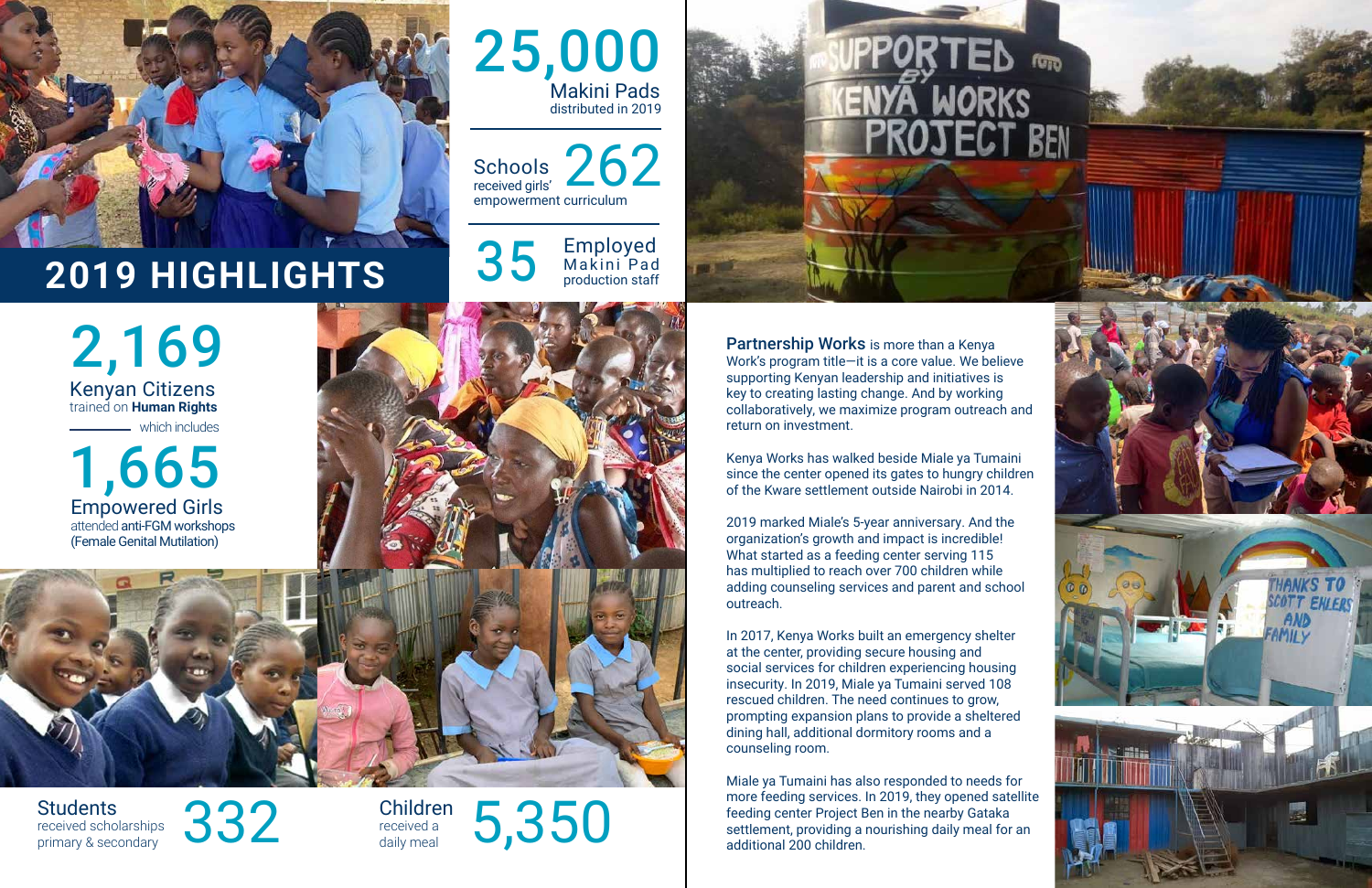# OUR TEAM















In addition to the tremendous impact of providing services for Kenyans in vulnerable circumstances, in 2019, Kenya Works programming also contributed to the employment of 53 people.

Jillian Torres Kevin Wirth Kevin Wirth<br>Marjorie Young 508

#### BOARD of DIRECTORS

#### **Julie Schaller-Schmidt, Executive Director**

Scott Ehlers Alison Fiebig Anne Morrissey Pam Swick



#### GROWING **IMPACT**

| <b>REVENUE</b><br><b>Individuals</b><br><b>Foundations</b><br><b>Corporate Giving</b><br><b>Total Income</b>                                         | \$258,582<br>\$201,200<br>\$86,333<br>\$546,115              |
|------------------------------------------------------------------------------------------------------------------------------------------------------|--------------------------------------------------------------|
| <b>PROGRAM EXPENSE</b><br>Makini Pad<br><b>Community Works</b><br><b>Education Works</b><br><b>Partnership Works</b><br><b>Total Program Expense</b> | \$120,946<br>\$45,303<br>\$157,362<br>\$160,203<br>\$483,814 |
| <b>Administrative Expense</b><br><b>CHANGE IN NET ASSETS</b>                                                                                         | Ś<br>17,707<br>\$44,594                                      |
| <b>Net Assets</b><br>Beginning of Year<br><b>End of Year</b>                                                                                         | \$90,844<br>\$135,438                                        |

NOTE: Financial data are not yet audited and adjustments could occur as a result of any audit adjustments. Kenya Works is audited by Erikson & Associates, S.C.



Because 96% of donations goes directly to programming and verifiable outcomes, our growing revenue means greater program impact.

# FINANCIAL HIGHLIGHTS



























# 96% of donations go directly to programs **Programs Administrative**